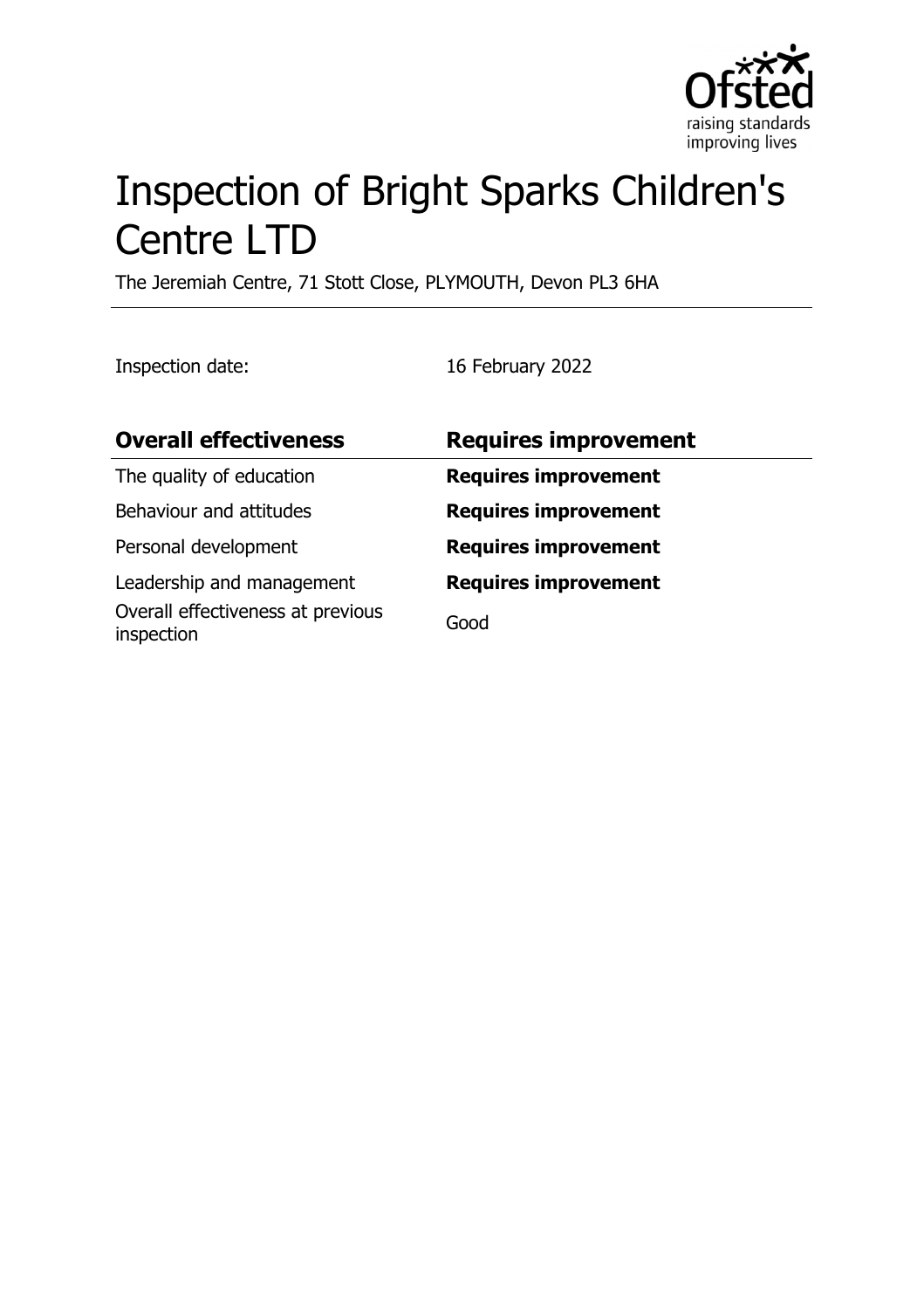

# **What is it like to attend this early years setting?**

### **The provision requires improvement**

Children enjoy coming to nursery and staff help them to feel safe. They talk to children about their experiences from home and provide reassurance where necessary. During times when children become engaged in learning, they enjoy making 'spiderman' dough. Staff encourage children to develop their mathematical skills by counting how many cups of flour, salt and water they will need. Children learn how to take turns and use words, such as 'dry' and 'sticky' to describe textures. However, the implementation of the curriculum is not fully embedded to help children make the progress they are capable. Children often become disengaged in their learning and their behaviour deteriorates. Nonetheless, the new manager has begun to devise a planning process to ensure activities meet children's interests and next steps in learning.

Children with special educational needs and/or disabilities (SEND) do not have consistent support from the nursery. Referrals to outside agencies have not been ongoing. Although the special educational needs and disabilities coordinator (SENDCo) has made initial referrals for children, these are not followed up promptly as the owner does not help staff to fulfil their roles effectively. Therefore, children's individual needs have not been met consistently. The manager has begun to make improvements to the nursery. Children have received individual support plans and the manager has contacted outside agencies to ensure children receive the support they require.

## **What does the early years setting do well and what does it need to do better?**

- $\blacksquare$  Children excitedly run into the nursery, greeted by friendly staff. They show curiosity as they explore the activities available. However, children with SEND do not receive consistent support. The owner has not supported staff well enough and this has resulted in delayed responses to children's needs. The lack of prompt referrals to outside agencies means children do not receive the support they require to help them make at least good progress.
- $\blacksquare$  Children enjoy the activities available. They paint on easels, expressing their creativity and imagination. Children pretend to build the 'great wall of China' using wooden blocks and referring to photographs to help them. However, the implementation of the curriculum is not yet good. Staff often find it difficult to keep children engaged in learning as activities do not consistently meet their needs.
- $\blacksquare$  Staff ensure children develop an understanding of healthy lifestyles. The manager has made changes to the lunch menu to include nutritious and freshly prepared meals. After lunch, children brush their teeth and develop an awareness of oral hygiene. Children have plenty of opportunities to play outdoors in the fresh air. They enjoy climbing trees and learning how to manage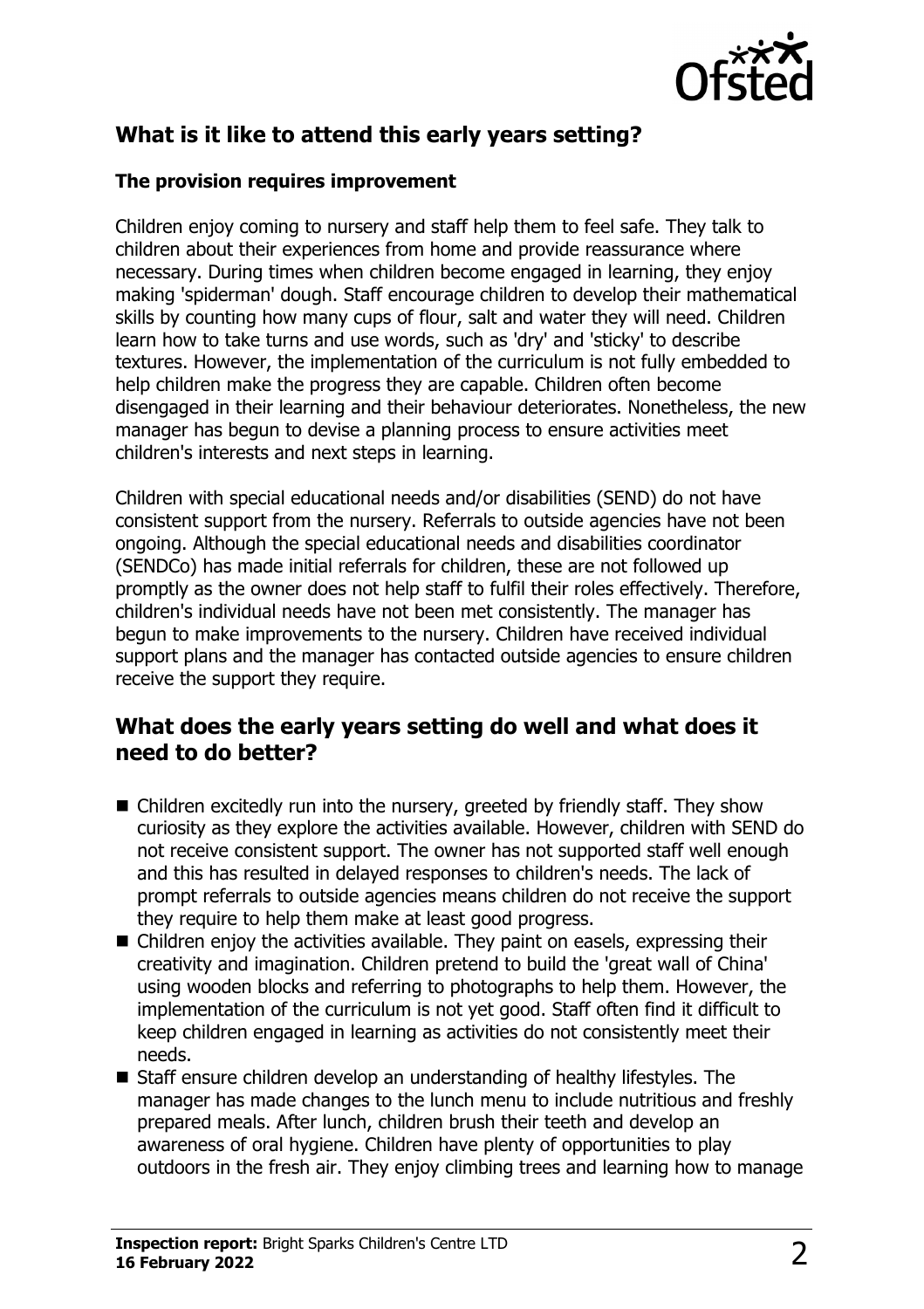

and take age-appropriate risks.

- Overall, partnerships with parents are effective. Parents comment on how their children enjoy coming and how staff provide information about children's day both verbally and through an online communication system. However, staff do not always gain information about children's care routines from home to enable children to rest when they need to.
- $\blacksquare$  Children develop their independence skills well. They persevere when putting on their coats and wellies and know where to hang their belongings. At mealtimes, staff encourage children to self-serve and use knives and forks for eating. Afterwards, children wipe their face and hands with individual flannels, helping to develop their autonomy skills.
- Staff use clear language and actions to help children to understand and follow instructions. For example, when children are playing in the garden, staff use their fingers to represent numbers as a countdown for going back inside. This helps children to understand what is happening next.
- $\blacksquare$  The manager is keen to promote children's literacy skills. She is in the process of setting up a 'lending library' where children can borrow books to share with family members at home. Children have access to a variety of books in the nursery, where they can access these independently.

# **Safeguarding**

The arrangements for safeguarding are effective.

The owner and staff understand their responsibilities in protecting children from harm. They know who to contact should they have concerns about children's welfare, including from extreme views and behaviours. Staff provide information to parents about how to keep their children safe online. The premises is secure. An intercom system and closed-circuit television is in place to prevent potential unauthorised persons from entering the building. Staff help children to learn the nursery rules, such as using 'walking feet' inside and support them when climbing up different tiers in the outdoor area.

## **What does the setting need to do to improve?**

#### **To meet the requirements of the early years foundation stage, the provider must:**

|                                                                                                                                                                                                                                       | Due date   |
|---------------------------------------------------------------------------------------------------------------------------------------------------------------------------------------------------------------------------------------|------------|
| ensure all children, particularly those<br>with special educational needs and/or<br>disabilities, receive appropriate support<br>from other professionals in a timely<br>manner to help them make the progress<br>they are capable of | 17/03/2022 |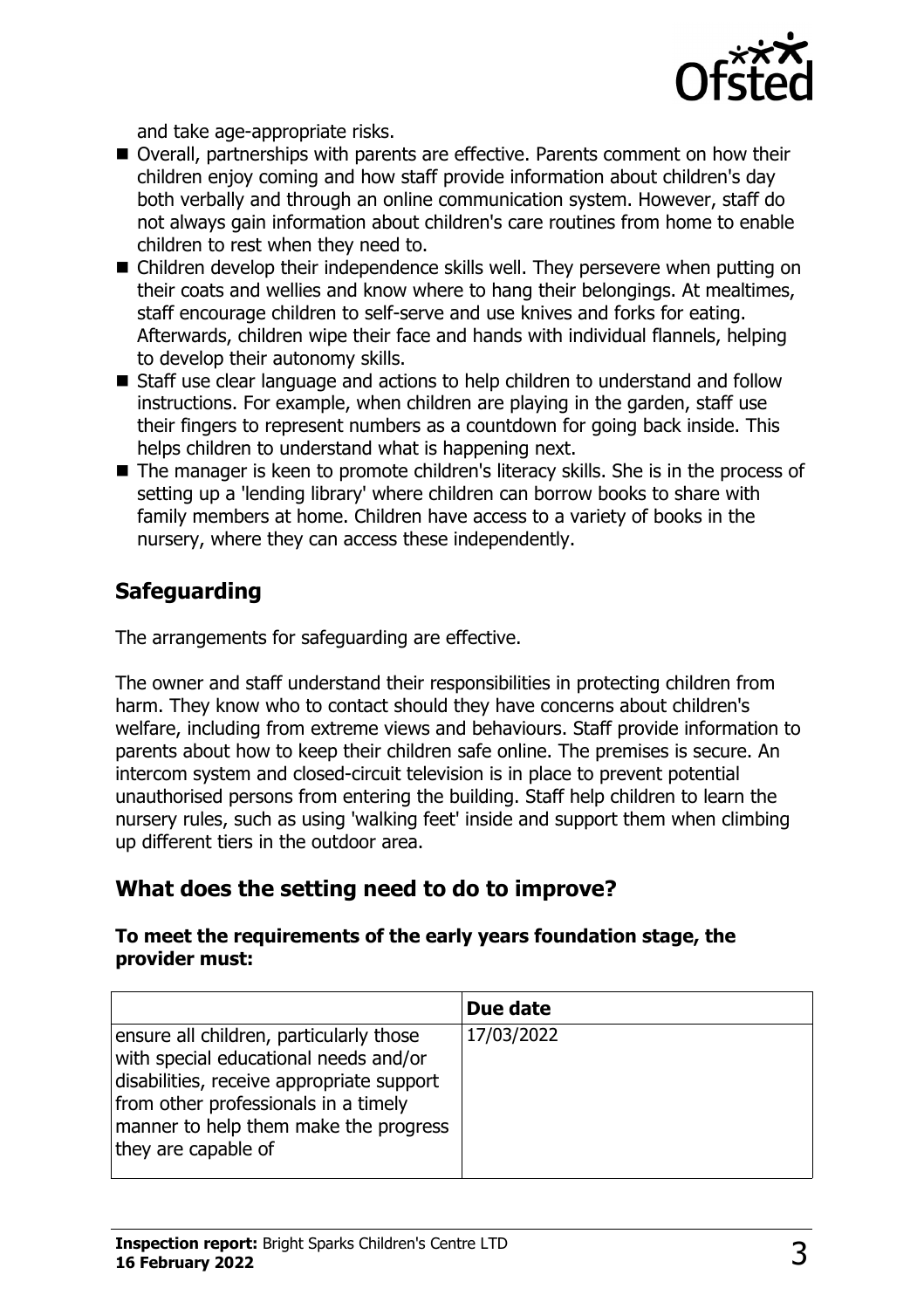

| support senior managers in fulfilling their $17/03/2022$<br>roles to enable children to move rapidly<br>forward in their development                                                         |            |
|----------------------------------------------------------------------------------------------------------------------------------------------------------------------------------------------|------------|
| tailor the implementation of the<br>curriculum more precisely to meet<br>children's individual needs and interests<br>to help them sustain concentration and<br>engage actively in learning. | 17/03/2022 |

#### **To further improve the quality of the early years provision, the provider should:**

 $\blacksquare$  further develop partnerships with parents to gain an understanding of children's care routines at home to support their personal needs even more.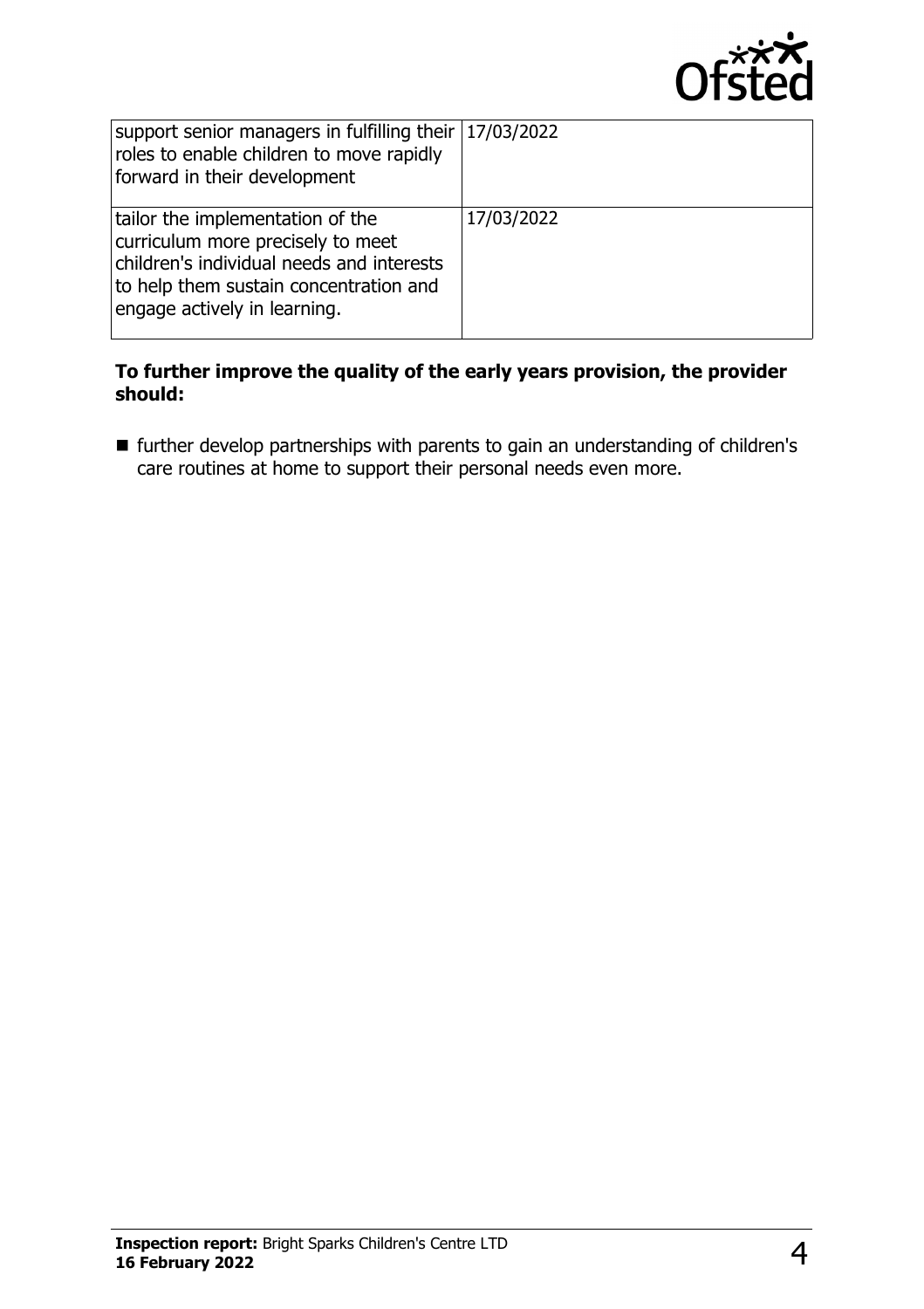

| <b>Setting details</b>                              |                                                                                      |
|-----------------------------------------------------|--------------------------------------------------------------------------------------|
| Unique reference number                             | EY411404                                                                             |
| <b>Local authority</b>                              | Plymouth                                                                             |
| <b>Inspection number</b>                            | 10221741                                                                             |
| <b>Type of provision</b>                            | Childcare on non-domestic premises                                                   |
| <b>Registers</b>                                    | Early Years Register, Compulsory Childcare<br>Register, Voluntary Childcare Register |
| Day care type                                       | Full day care                                                                        |
| Age range of children at time of<br>inspection      | 1 to $4$                                                                             |
| <b>Total number of places</b>                       | 55                                                                                   |
| Number of children on roll                          | 15                                                                                   |
| Name of registered person                           | <b>Bright Sparks Childrens Centre Limited</b>                                        |
| <b>Registered person unique</b><br>reference number | RP524016                                                                             |
| <b>Telephone number</b>                             | 01752 225115                                                                         |
| Date of previous inspection                         | 10 August 2016                                                                       |

# **Information about this early years setting**

Bright Sparks Children's Centre Ltd registered in 2004. It operates from rooms within Mount Carmel Church in Efford, Plymouth. It is open each weekday from 7am to 6pm for 51 weeks of the year, except for bank holidays. There are five members of staff who work with the children, three of whom hold qualifications at level 5 and 6. The nursery receives funding to provide free early education for children aged two, three and four years.

# **Information about this inspection**

**Inspector** Joanne Steward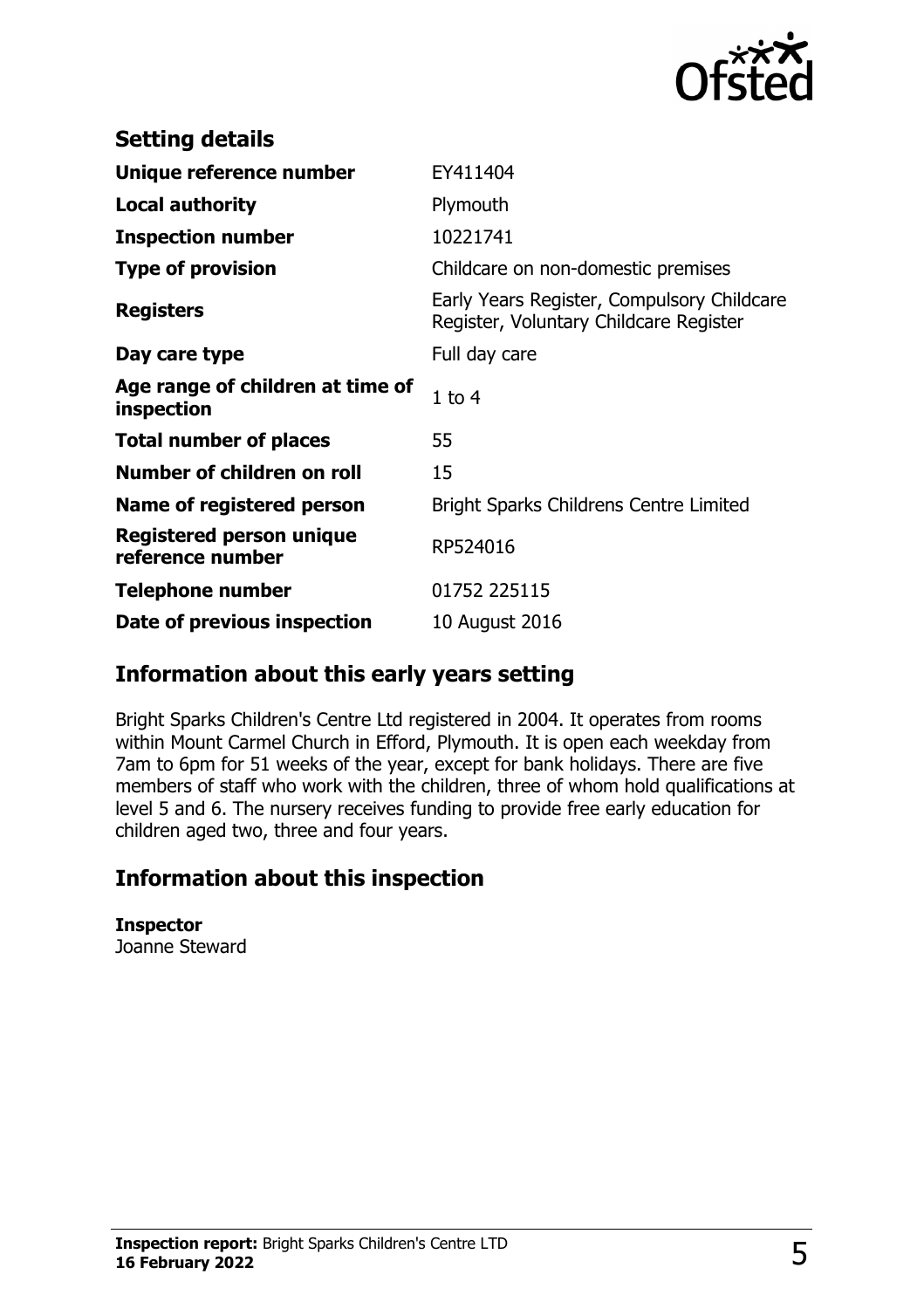

## **Inspection activities**

- $\blacksquare$  This was the first routine inspection the provider received since the COVID-19 pandemic began. The inspector discussed the impact of the pandemic with the owner and has taken that into account in her evaluation of the provider.
- $\blacksquare$  We carried out this inspection as a result of a risk assessment, following information we received about the provider.
- $\blacksquare$  The manager and the inspector carried out a learning walk together and talked about the curriculum and what they want children to learn.
- $\blacksquare$  The inspector and the owner carried out a joint observation of an activity and discussed the quality of teaching.
- $\blacksquare$  The inspector spoke to staff and the manager about how they support children with special educational needs and/or disabilities.
- $\blacksquare$  Parents views were sought about the quality of the provision. The inspector played a game of hide and seek with the children.

We carried out this inspection under sections 49 and 50 of the Childcare Act 2006 on the quality and standards of provision that is registered on the Early Years Register. The registered person must ensure that this provision complies with the statutory framework for children's learning, development and care, known as the early years foundation stage.

If you are not happy with the inspection or the report, you can [complain to Ofsted](http://www.gov.uk/complain-ofsted-report).